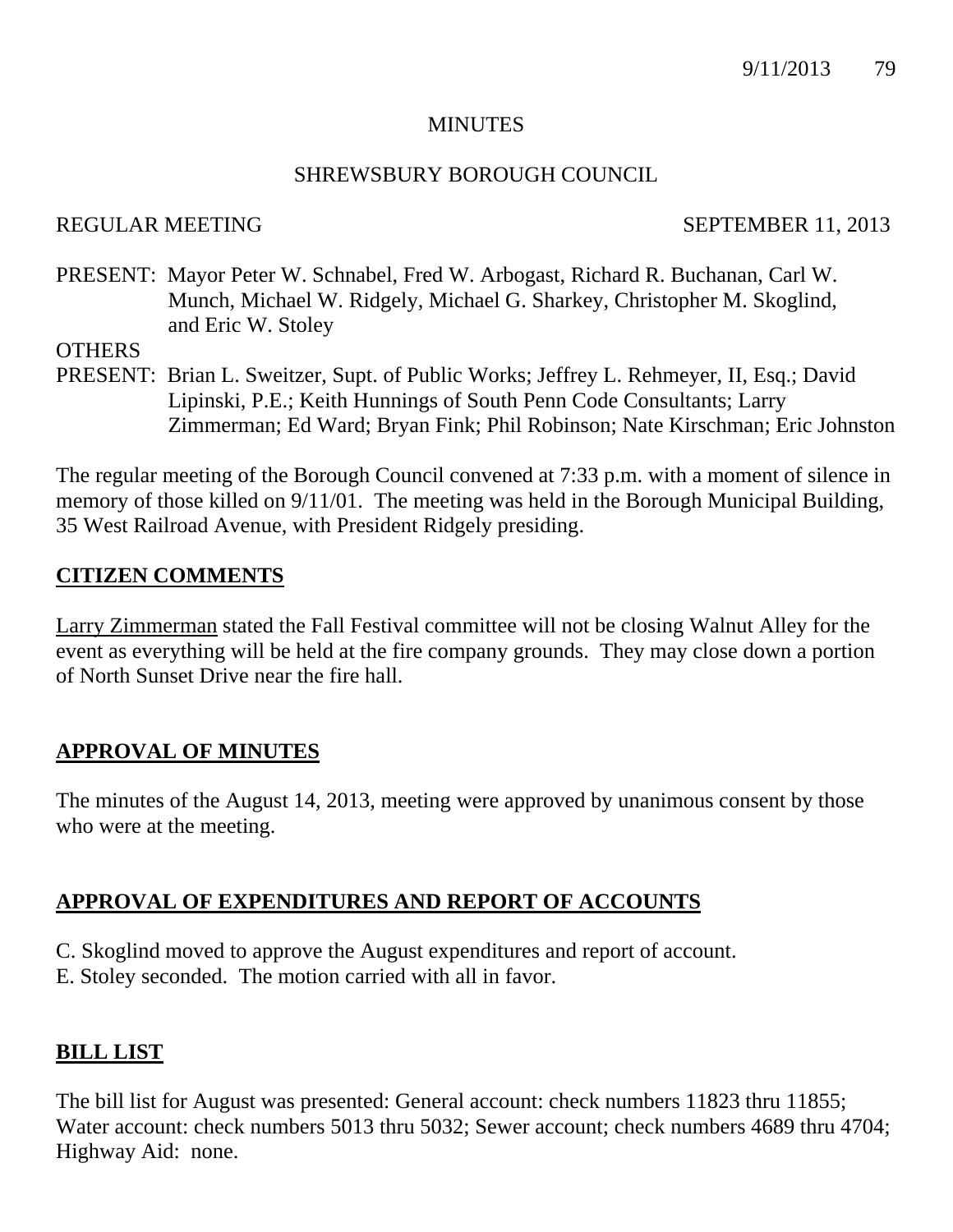- C. Skoglind moved to approve the August bill list.
- C. Munch seconded. The motion carried with all in favor.

# **PAYROLL REGISTER**

C. Skoglind moved to approve the August 5 and 19 payroll registers.

R. Buchanan seconded. The motion carried with all in favor.

# **SUBDIVISION AND LAND DEVELOPMENT BUSINESS**

## Heathcote Glen I Letter of Credit

The work associated with the land development is satisfactory and a few builder-related issues remain. The public improvements meet the inspections done by B. Sweitzer and Eng. Lipinski.

E. Stoley moved to release the letter of credit held for Heathcote Glen I as all improvements have been inspected and approved.

C. Munch seconded. The motion carried with all in favor.

## Heathcote Glen I Roads

Since the streets were not adopted by September 1, the Borough will enter into an agreement with the developer, Phil Robinson, to maintain the streets this winter for payment by Phil of the funds the Borough would have received by way of liquid fuels monies.

E. Stoley moved that President Ridgely be authorized to sign the agreement with Phil Robinson for maintenance of the streets in Phase I of Heathcote Glen by the Borough this winter in exchange of payment in the amount of \$2,367.97.

M. Sharkey seconded. The motion carried with all in favor.

The agreement will be signed when Phil brings the money to the office. (These streets will be adopted in the spring.)

## 95 East Forrest Avenue Grading Plan

The as-built grading plan was submitted for informational purposes only. Currently, the site meets the Zoning Ordinance. The grading plan will be addressed during land development review. A layer of topsoil needs to be spread yet in order to get the site seeded.

## Heathcote Glen II Bonding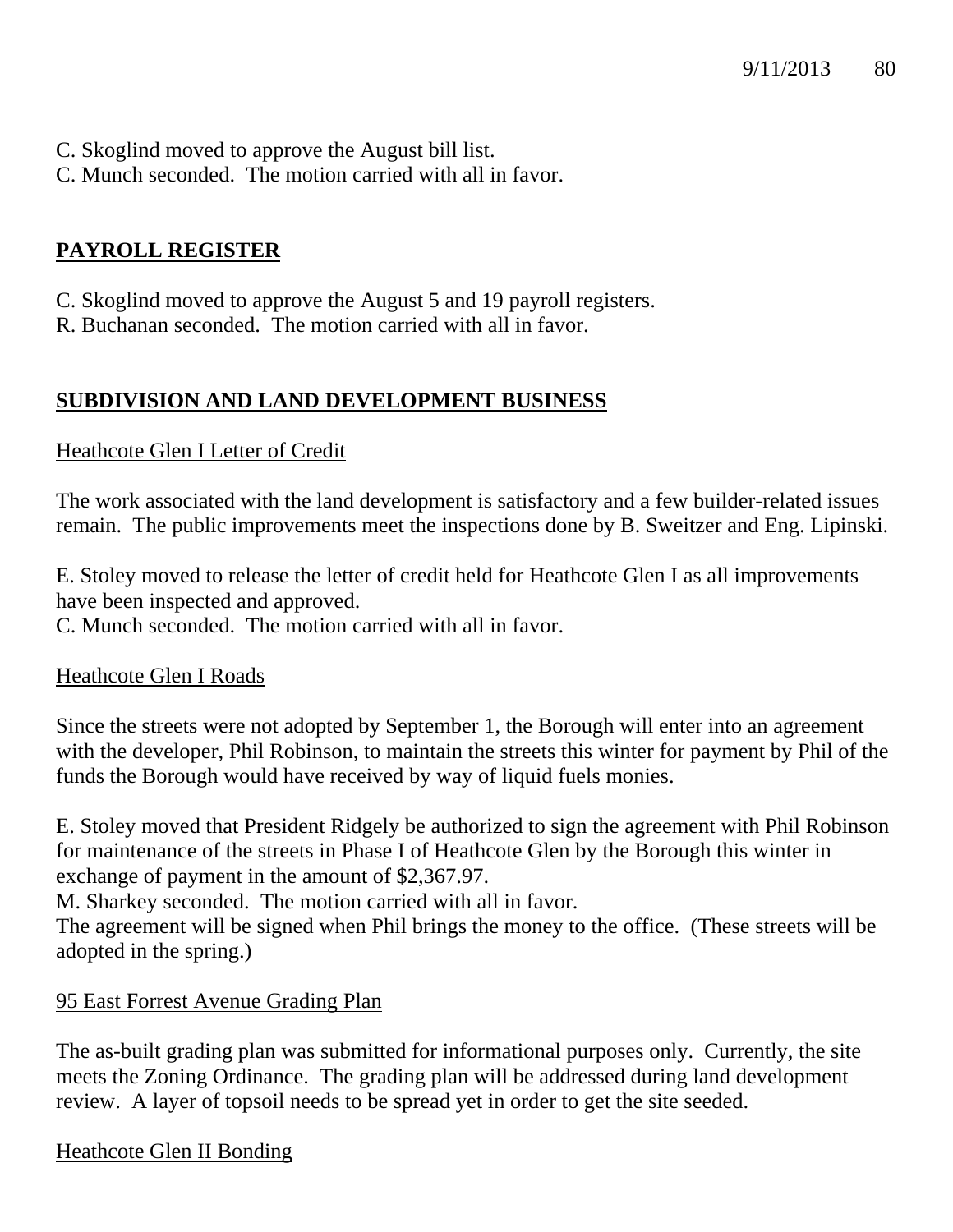Phil Robinson agrees with the amount of bonding that needs to be put in place by October 9.

E. Stoley moved that the previously-approved final plan of Heathcote Glen II be signed but not dated. The date will be filled in when Phil Robinson brings the surety amount in to the office at which time the plan can be recorded.

C. Skoglind seconded. The motion carried with all in favor.

## **Southern Regional Police Commission** – Mayor Schnabel and Richard R. Buchanan

Mayor Schnabel reported the Police Commission is trying to get the monthly report to the municipalities faster rather than be two months behind. Mayor Schnabel also encouraged all to visit the police department's website to see what activity has been occurring in the communities. If Stewartstown joins, the Borough's budget figure for 2014 would be around \$514,403.00 or 32% of the budget. If Stewartstown Borough does not join, the Borough's share will be around \$557,426.00 or 41% of the budget. The minimum commitment for Stewartstown Borough is four years.

## **Codes Enforcement** – Keith Hunnings

Keith issued five permits and handled five complaints. He is getting files ready for a Labor and Industry audit that occurs every five years.

## 1 North Main Street

The owner inquired if he can have six individual professional offices in the building. A restroom facility will be shared by all tenants. Parking is not required in the Village district but there is plenty of parking on the lot. Professional office is a permitted principle use but the Zoning Ordinance does not specify a number. The owner will need to submit engineered plans and comply with the ADA laws. It was the consensus of Council that the proposed number of offices is allowed.

#### 21 South Hill Street

Dave Bosley, who purchased the building and received approval from the Zoning Hearing Board to install seven apartments in the building, has asked Keith if he can move in to the building temporarily. Keith was passing this along to Council as an update only. Mr. Bosley will vacate the premises when he starts renovating the building for the apartments.

## Pen Mar Recycling, Onion Boulevard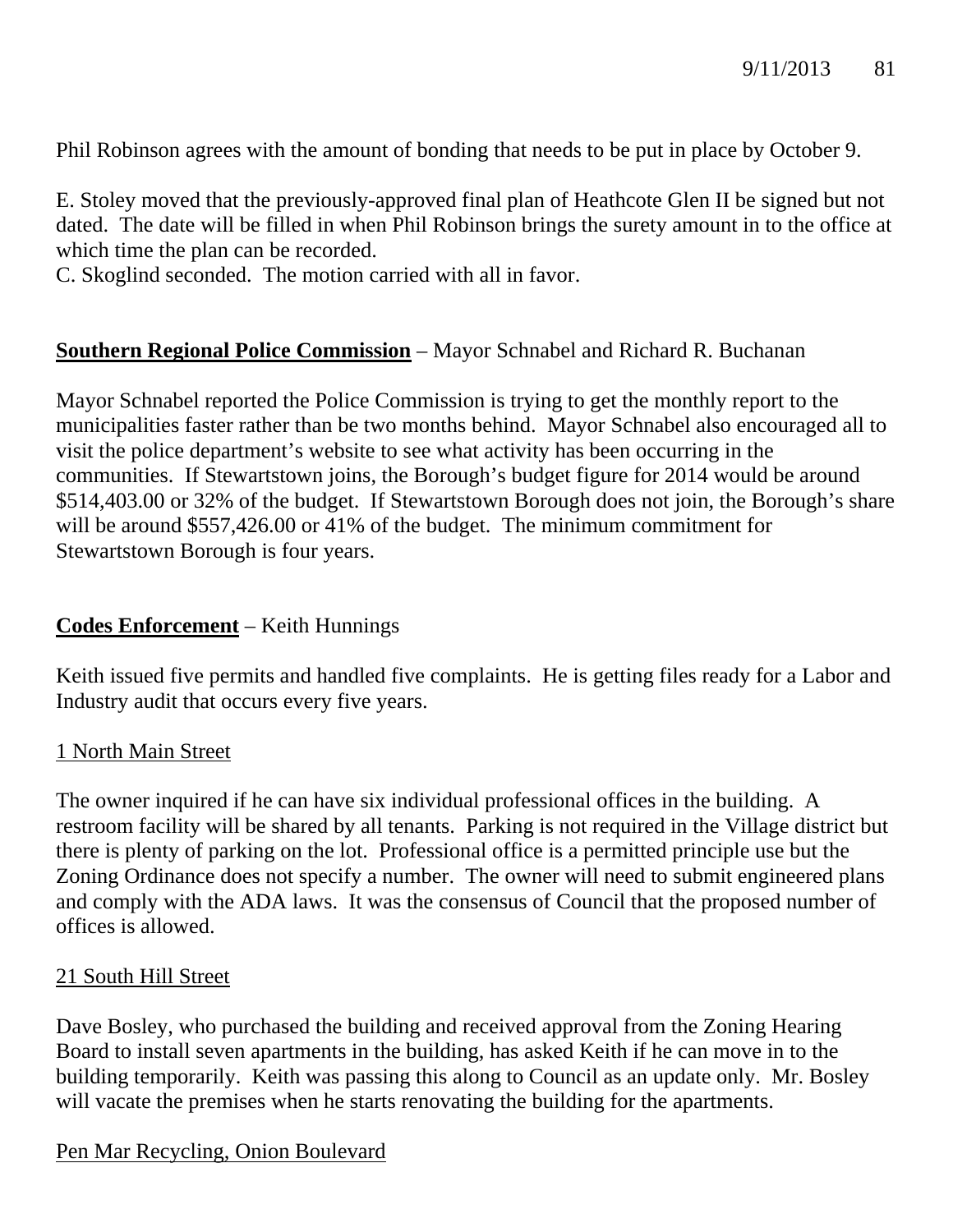Another letter was sent to this property for outdoor storage violation. The pad was permitted but has not received the final use and occupancy but it is being used. Stormwater issues have not been resolved which was one of the contingencies of the permit.

## Green House/Hoop House Permit

A resident installed a greenhouse/hoop house without a permit and Keith notified the owner he was in violation. The Zoning Ordinance calls for a permit for any structure.

## **Water & Sewer** – Richard R. Buchanan

### Mason Dixon Restaurant and Rutter's Grease Discharge

The sewer lateral for Mason Dixon Restaurant and the Rutter's Store was flushed by Kline's Services. The lateral is now clean and will be checked twice a year to verify the lateral is properly maintained. Mason Dixon Restaurant is considering relocating the sewer line to separate their sewer line from Rutter's. The Market Square Shopping Center was billed for the fine and Public Works' time (\$1,210.00).

#### Blouse Well SRBC Test

The test is scheduled to begin this Friday.

## SCADA and Radio Communications

B. Sweitzer, Nate Kirschman and a representative from Control Systems 21 met on August 20 to study the water and sewer systems and radio communication budgeting and the possibilities. The work that Nate and the radio club did with the emergency operations center could save between \$5,000.00 and \$10,000.00. Control Systems 21 gave a recent figure of \$120,000.00 which needs to be verified.

## Wellhead Protection Meeting

The wellhead protection committee will meet on September 25 to review the proposed AutoZone at 95 East Forrest Avenue.

## Letter to New Freedom Borough

A letter was sent to New Freedom Borough restating our position that any corrected I & I does not result in additional capacity to sell. We don't want to be in a position in the future where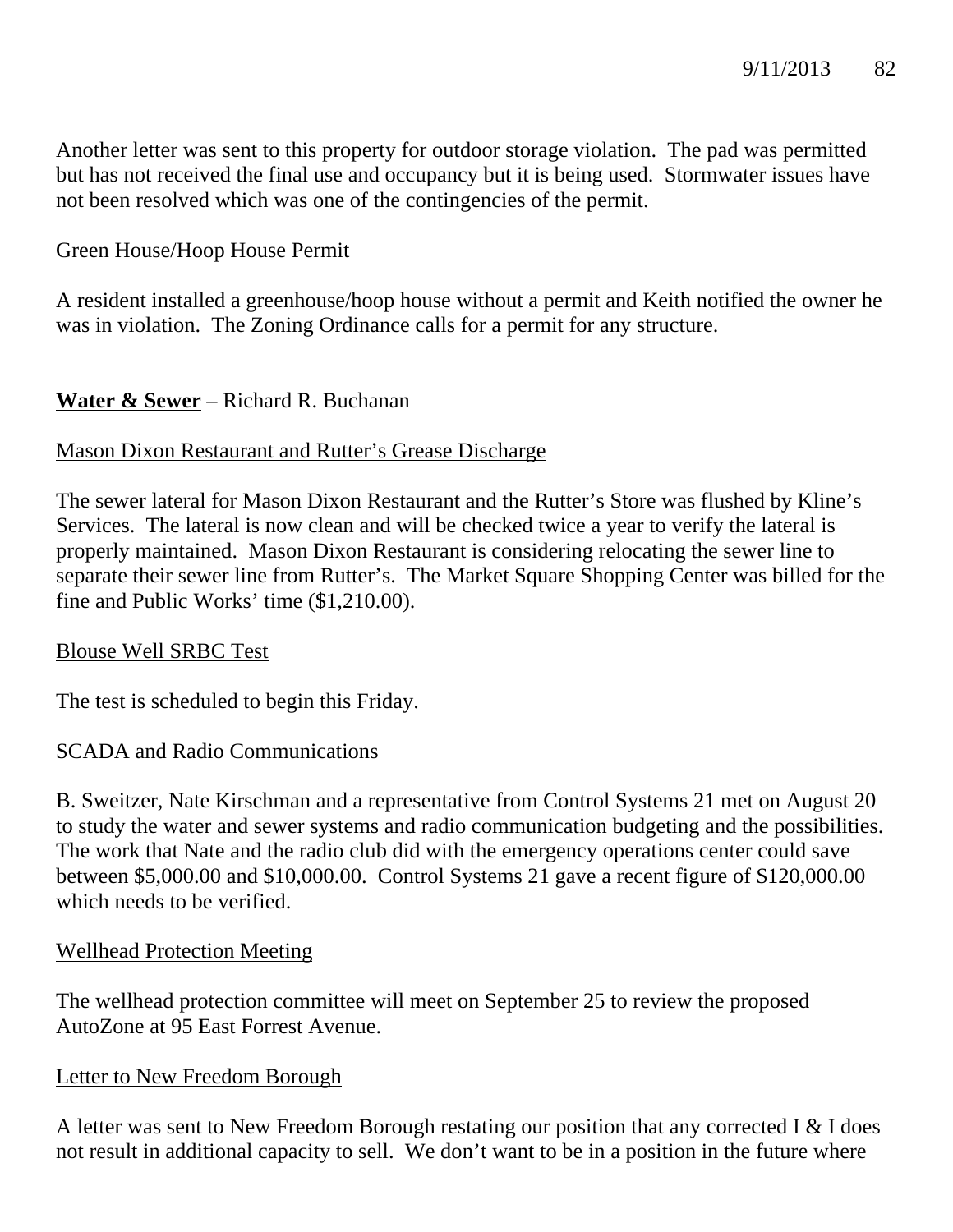New Freedom Borough runs out of capacity and comes to the Borough and Authority asking for help to pay for upgrades or expansion within the plant's footprint.

## **Public Roads & Lighting** – Eric W. Stoley

### Extra Snow Plow Driver Bids

E. Stoley stated the current bid requirements for insurance can stay the same but the individual winning the bid should ask his carrier for an endorsement that would cover completed operations on his general liability policy.

### West Clearview Drive Stormwater Pipe

E. Stoley commended the Public Works Department on the good job done on West Clearview Drive for the pipe replacement.

#### Bridle Road Paving

Kinsley Construction has notified Eng. Lipinski they will be moving in next Thursday to start paving.

## I-83 and Route 851 Traffic Signal Markings

Shrewsbury Township had requested help in putting the pedestrian and stop bars and arrows down at this intersection. Council was adamant that pedestrian crosswalk markings not be placed directing pedestrians to walk through the I-83 underpass as there is not enough room and is a major safety factor. A letter will be sent to the Township that we will be glad to help with the stop bars and turn arrow markings but we will not help install pedestrian crossings. Also, since this intersection is three-quarters in Shrewsbury Township, the Township may want to have the State Police on site to help direct traffic at its cost when the work is done.

## Mail Box Placement

-

R. Buchanan stated he received a letter from the local post office that he needs to place a mailbox curbside for mail delivery. He stopped at the post office for specifications for proximity of the mailbox to the street but was told they only have specifications for how high the mailbox needs to be. R. Buchanan is concerned that if the mailboxes sit too far into the cartway, the snow plow will hit them and then the Borough will be paying out more money to residents. The Secretary was asked to contact the post office to see if more information can be obtained.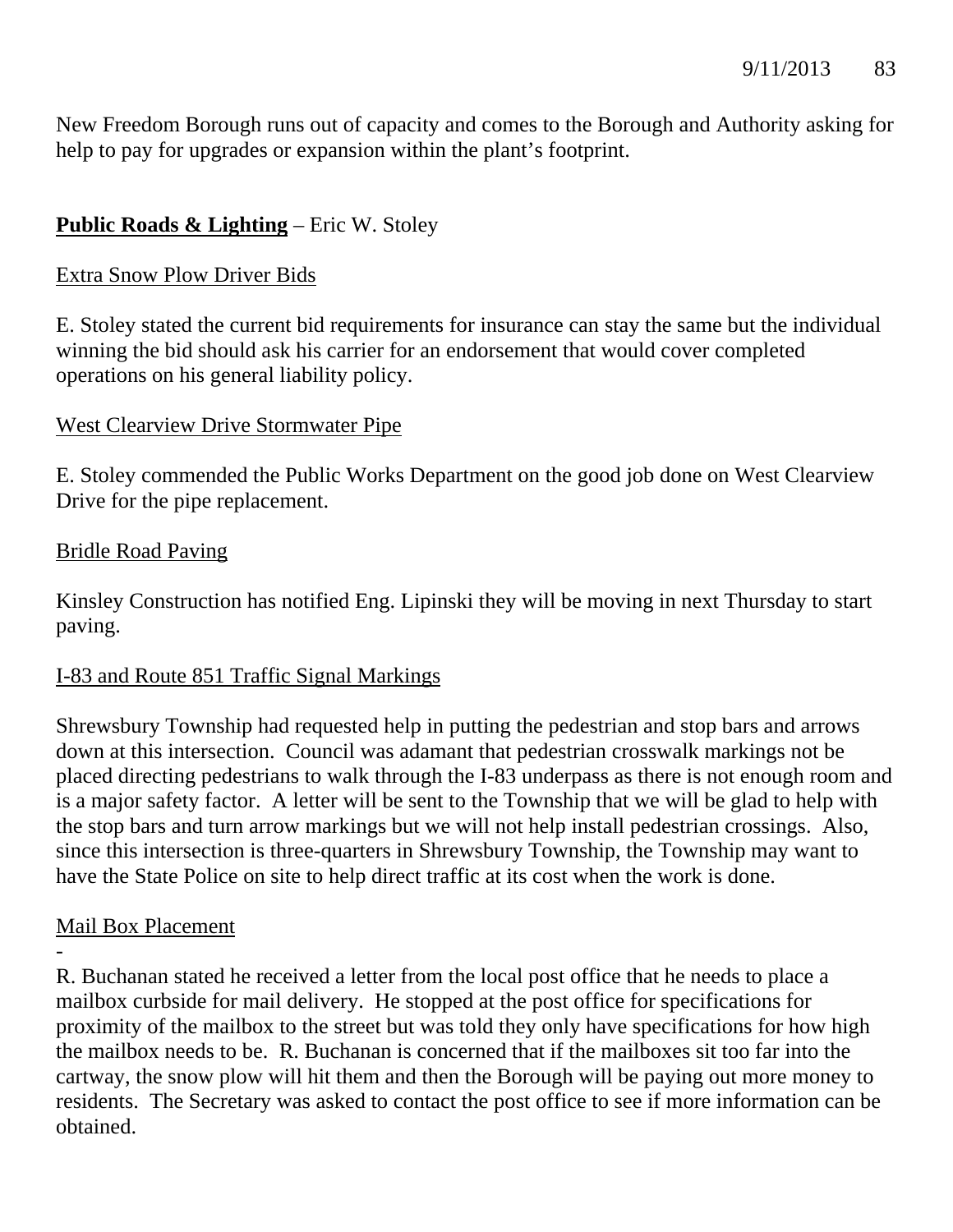## **Public Lands, Buildings & Finance** – Christopher M. Skoglind

### Schedule 2014 Budget Meetings

Meetings will be held as follows: October 3; October 24; November 6: November 20; and December 4 at 7:00 p.m. The Municipal Authority will be invited and Under Act 8, the fire department and Rose Ambulance will also be notified of the meetings.

#### Year-end Meeting

Thursday, December 26 at 7:00 p.m. will be the year-end meeting.

#### Re-organizational Meeting

Council will meet on Monday, January 6 for the re-organizational and regular meeting.

#### 2014 Pension Minimum Municipal Obligation

C. Skoglind moved to approve and budget the amount of \$44,699.00 as the 2014 pension minimum municipal obligation.

E. Stoley seconded. The motion carried with all in favor.

#### Refuse Bids

Two bids were received:

|                                | 2 Year       | 3 Year       | 4 Year         | 5 Year         |
|--------------------------------|--------------|--------------|----------------|----------------|
| Republic Services \$631,081.20 |              | \$955,621.80 | \$1,282,404.96 | \$1,606,440.60 |
| Penn Waste                     | \$647,384.40 | \$976,228.20 | \$1,329,112.80 | \$1,708,614.00 |

Bryan Fink of Republic Services was asked it if can comply with item 11 of the bid specifications that requires a supervisor be in town on collection days and stop in at the office to handle any complaints. Mr. Fink stated they can and will meet all of the requirements of the contract and that a supervisor can physically be in the Borough on trash collection days.

Sol. Rehmeyer stated the bids meet the advertised requirements.

Mr. Fink was told Council would like to keep the current trash collection days the same.

C. Skoglind moved to award the bid to Republic Services for a five year contract starting 2/1/14 at a price of \$1,606440.60.

E. Stoley seconded. The motion carried with all in favor.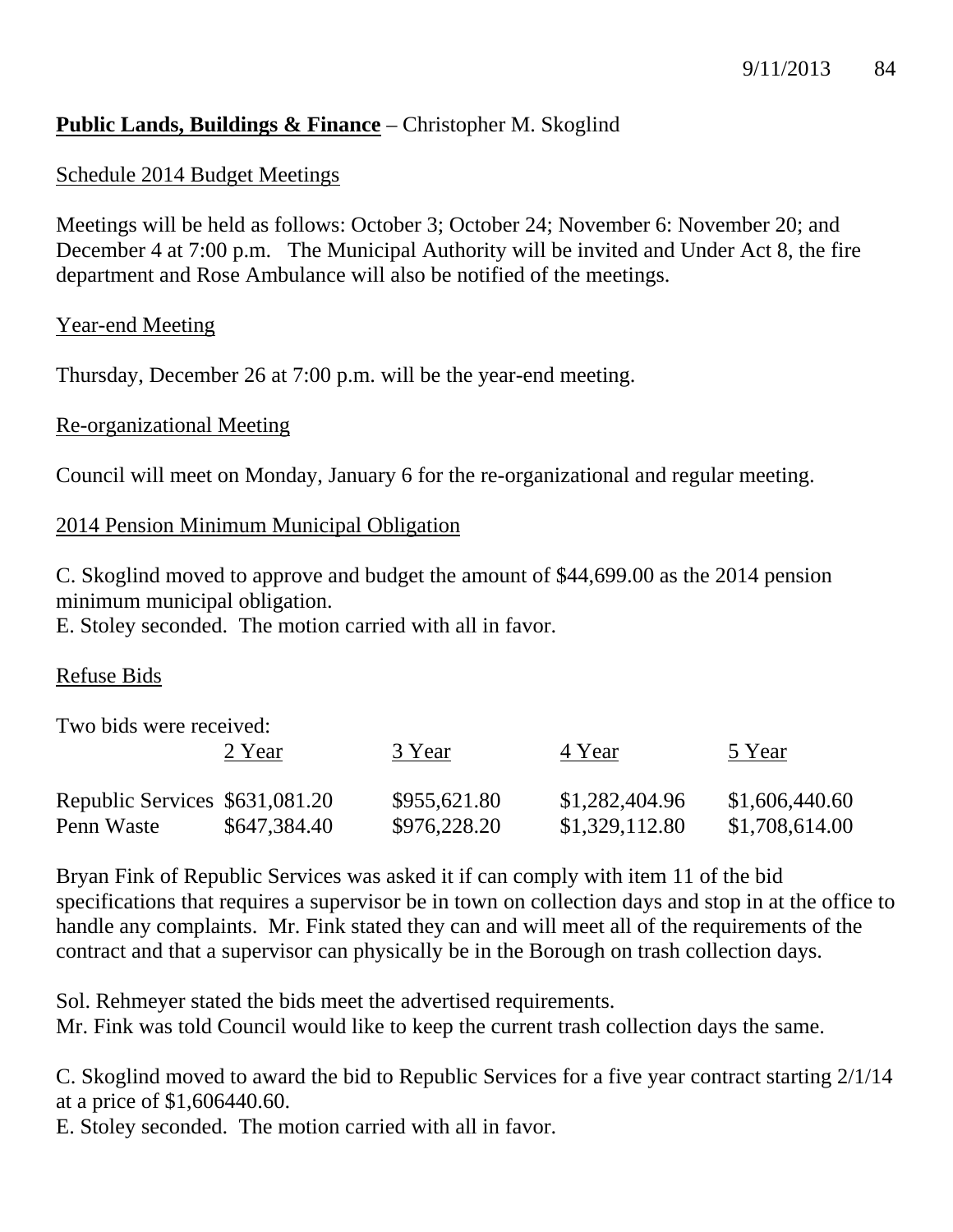## New Worker's Compensation Carrier

Because Penn National Insurance was going to drop coverage for the volunteer firefighters, our agent switched the coverage to Amerihealth. C. Skoglind stated Amerihealth is not a best-rated company and that it is a subsidiary of Capital Blue Cross. It's a question of not knowing the financial health of the company.

## Health Insurance Options

The current plan's renewal was showing an increase of 52%. Our broker met with C. Munch, B. Sweitzer, and C. Bosley yesterday to discuss options, one of which includes deductibles in the amounts of \$4,000.00 and \$8,000.00. Capital Blue Cross would manage the Health Reimbursement Agreement at no charge.

E. Stoley moved to change to the Capital Blue Cross PPO HRA plan with a \$4,000.00/\$8,000.00 deductible with the Borough paying the full amount of the deductible. C. Munch seconded. The motion carried with all in favor.

### 1994 John Deere Front Loader

The tractor was hit by a pick-up truck on August 16. Brendon Kroner was waiting to pull out from South Sunset Drive and the truck was traveling east on Forrest Avenue and stated the sun blinded him and he veered to the right, striking the loader, which is the statement he gave to Chief Boddington. The tractor is almost repaired and the amount of \$3,700.00 will be received from the insurance company.

C. Skoglind and E. Stoley will review the inland marine policy to see if values are accurate.

## **ENGINEER'S REPORT**

#### Storm Water Ordinance

Eng. Lipinski said that now DEP is considering making some exceptions to the new regulations. Since the ordinance has been advertised for adoption in the next two months, we can go ahead and adopt it and then perhaps amend it in the future.

## Southern Farms Sewer Project (SWERP, Inc.)

There is remaining work to be done and SWERP, Inc. is not responding to phone calls or emails. Almost \$80,000.00 is being held. They need to seal lateral liners to the main pipe liners.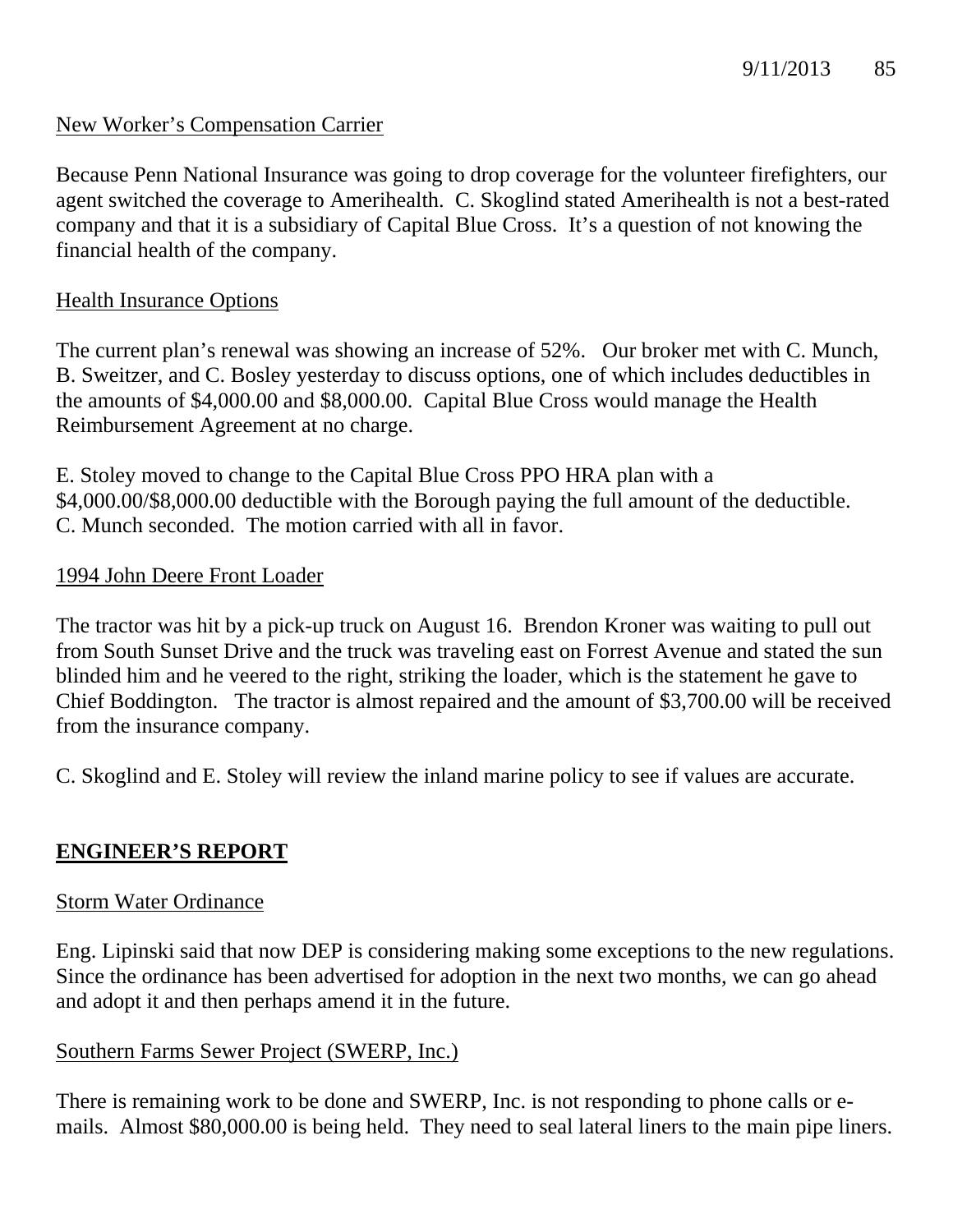### Brookview Meadows Sanitary Sewer Repair

De Traglia Excavating ran into a problem where a large storm sewer pipe is next to a manhole that we did not know was there. De Traglia Excavating left the job and it will need to be reworked and bid again.

#### Windy Hill Road

The Borough did not receive a check or a bill from PennDOT.

#### GIS Monuments

The Municipal Authority agreed to the placement of four or five permanent markers to aid in future surveying. One or two may be placed in the Stonebridge Business area.

#### Woodland Tank Exterior Repairs

Two bids were received:

| Mid Atlantic Storage Systems, Inc.           | \$35,831.00 |
|----------------------------------------------|-------------|
| Pittsburg Tank & Tower Maintenance Co., Inc. | \$87,721.00 |

M. Sharkey moved to accept both bids.

R. Buchanan seconded. The motion carried with all in favor.

M. Sharkey moved to award the bids to Mid Atlantic Storage Systems, Inc. in the amount of \$35,831.00.

E. Stoley and R. Buchanan seconded. The motion carried with all in favor.

#### Baron Matthews Lot Along Constitution Avenue

This had been discussed at a Municipal Authority meeting and the sewer planning exemption could not be signed until Mr. Matthews obtained an EDU from the Township. This was after the plan was recorded and then DEP said the commercial lot needed to connect to public sewer. There was information missing from the sewer planning exemption form plus the plan shows two lots so a letter asking for clarification was sent to Mr. Matthews.

## **SOLICITOR'S REPORT**

#### PennDOT EDU Agreement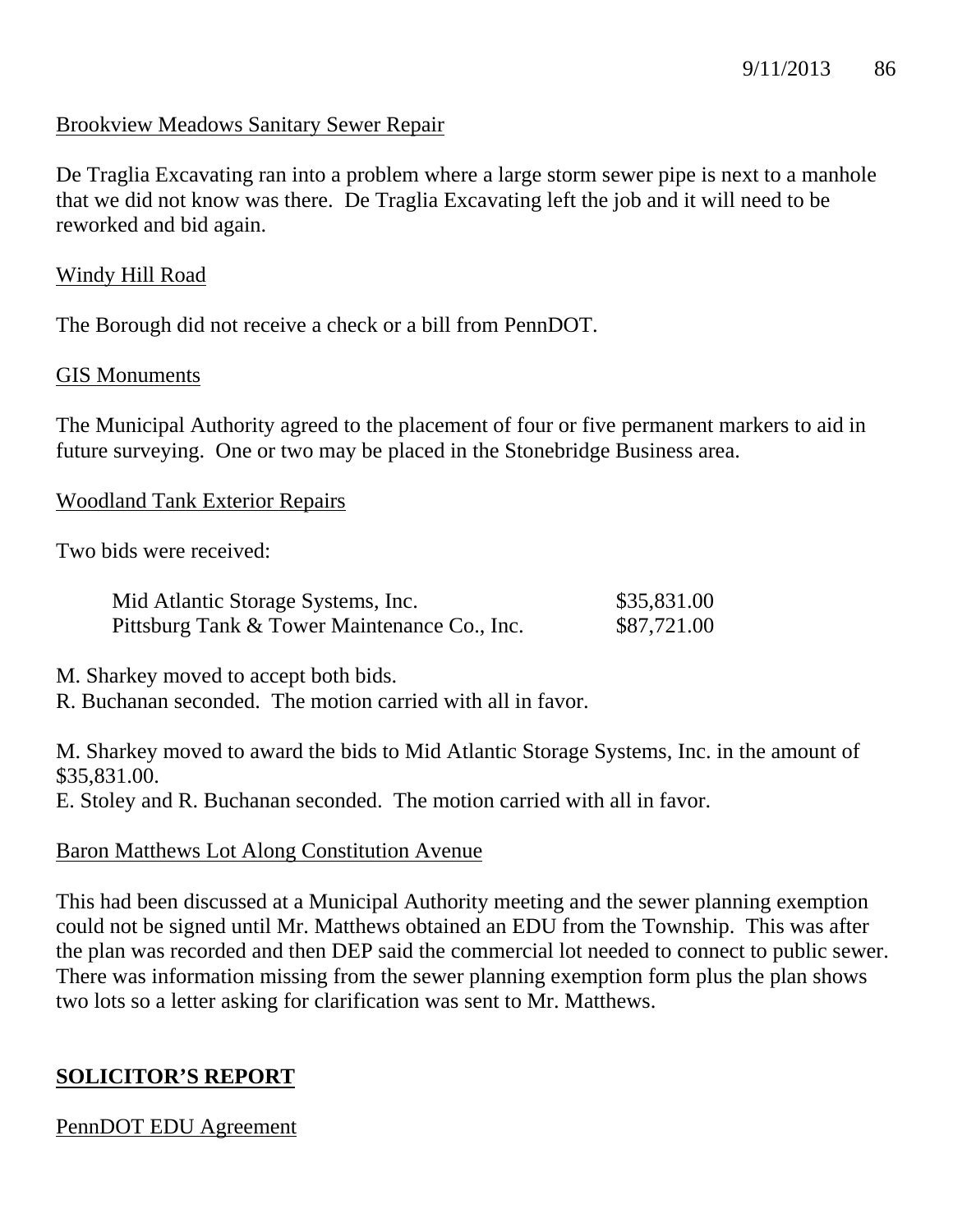A check was received from PennDOT for the payment of half of the amount due for the water and sewer EDUs the rest stop is using. The second check will arrive next year around this time.

## Comcast Cable Franchise Agreement

Comcast had supplied an incorrect legal entity name for the entity operating in the Borough. The ordinance will need to be re-advertised. Comcast will provide a generous sponsorship for the next Borough event.

### Storm Water Management Ordinance

The ordinance will be adopted next month.

### Covington Ridge Phase III

Sol. Rehmeyer is continuing to follow-up with  $S \& A$  Homes to check on the status of the review of costs for public improvements.

#### Eitzert Farms

The amended restated mortgage was recorded and a copy was received at the office.

#### Zoning Fee Schedule

Sol. Rehmeyer prepared a draft resolution to categorize and change zoning request fees. Council was asked to review the list to see how to differentiate the Village from other commercial requests.

## **Public Safety, Welfare and Personnel** – Michael G. Sharkey

The health insurance item was discussed earlier.

## **Secretary's Report** – Cindy L. Bosley

## Appreciation Dinner

The dinner will be held on Friday, November 15.

# **York Adams Tax Bureau** – Michael G. Sharkey